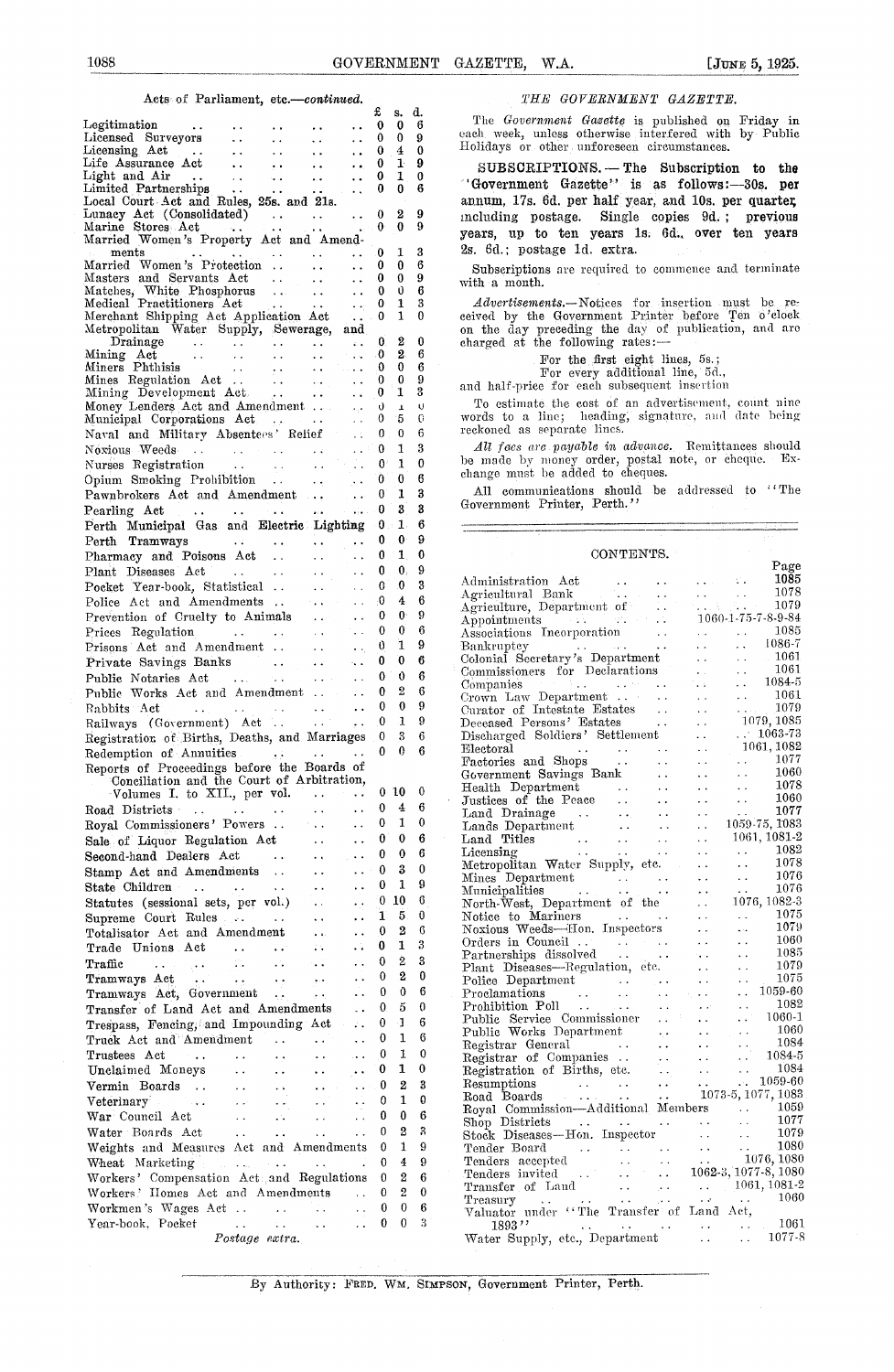

# Government Gazette

## PERTH, FRIDAY, 5 JUNE 1925 No. 24

© STATE OF WESTERN AUSTRALIA

## **CONTENTS**

Administration Act Agricultural Bank Agriculture, Department of Appointments Associations Incorporation Bankruptcy Colonial Secretary's Department Commissioners for Declarations Companies Crown Law Department Curator of Intestate Estates Deceased Persons' Estates Discharged Soldiers' Settlement Electoral Factories and Shops Government Savings Bank Health Department Justices of the Peace Land Drainage Lands Department Land Titles Licensing Metropolitan Water Supply, etc. Mines Department Municipalities North-West, Department of the Notice to Mariners Noxious Weeds—Hon. Inspectors Orders in Council Partnerships dissolved Plant Diseases—Regulations, etc. Police Department Proclamations Prohibition Poll Public Service Commissioner Public Works Department Registrar General Registrar of Companies Registration of Births, etc. Resumptions Road Boards